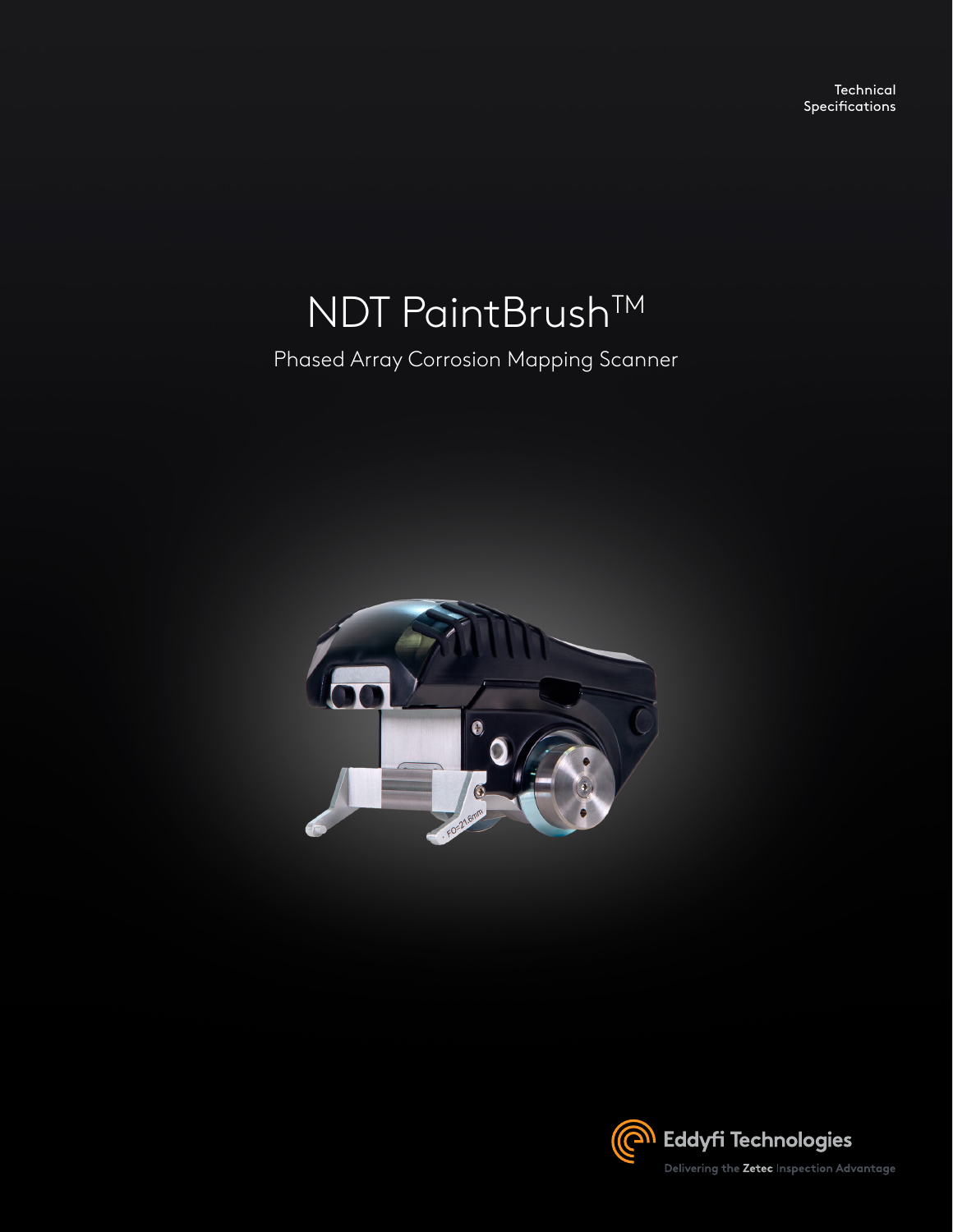# MORE CONFIDENT CORROSION INSPECTION

An evolution in the field of corrosion inspection for the detection of wall-thickness reductions due to abrasion or erosion.

#### The benchmark for corrosion mapping

The NDT PaintBrush has set a new market benchmark for corrosion mapping. This extremely agile scanner can operate on flat and curved surfaces, increasing inspection confidence by providing 100% area coverage.

The scanner has magnetic wheels that stick to a metallic surface for easier use. For non-metallic surfaces, the wheels can be detached and replaced with dedicated non-magnetic wheels. The two encoded wheels track the scanner's position and orientation in real time, allowing the operator to visually identify areas that have not been covered.

The product's intuitive operation makes corrosion mapping quick and straightforward. Coupled with the industry-leading TOPAZ ultrasonic instrument family and UltraVision software, NDT PaintBrush is the best solution available for corrosion and wallthickness mapping.

## Agile on pipes and plates

Real-time onboard TOPAZ data position calculation allows moving freely on any 2D surface without any external mechanical constraint.

Thanks to its magnetic side-by-side wheels, the NDT PaintBrush solution is a stable scanner that will stick firmly and easily adapt to any magnetic surface. When using knurled wheels, NDT PaintBrush becomes the ideal solution for the inspection of non-magnetic surfaces.

NDT PaintBrush's size and ergonomics make it the perfect pipe inspection tool. The device can inspect curved surfaces and pipes with a diameter as small as 100 mm (4 in).

UltraVision analysis tools complete the solution allowing for data analysis and evaluation either online during inspection or as postprocessing data analysis.